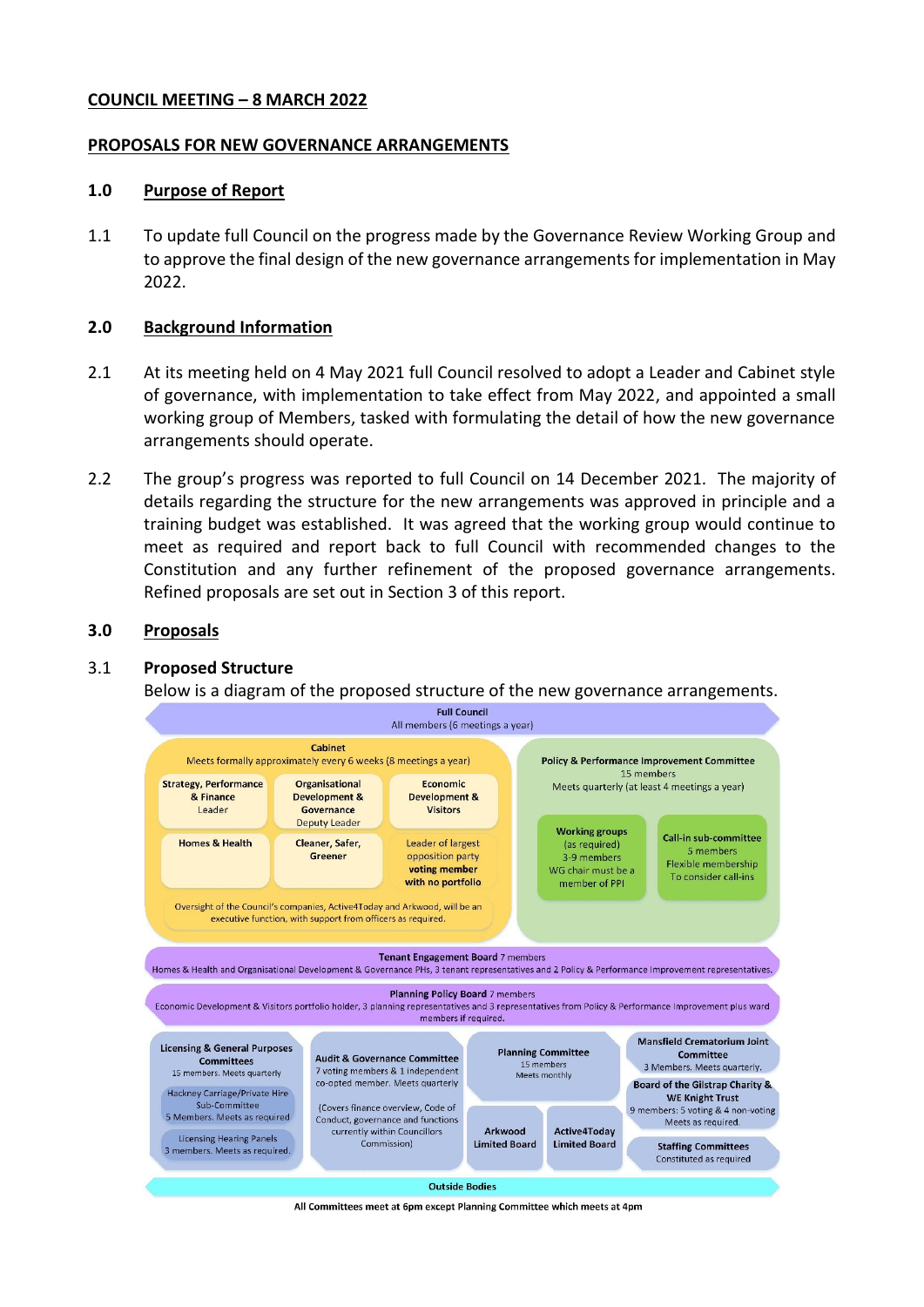3.2 Members will note a minor revision since the report of December 2021. On balance, the working group reached the view that it would not be appropriate for a single shareholder committee (which the law requires to be a committee of Cabinet) to discharge shareholder responsibilities in relation to the Council's two wholly owned companies; Active4Today and Arkwood Developments. This is because the remits of the two bodies are substantially different. The possibility of establishing two shareholder committees was considered, however it was concluded that this would create an administrative burden for the Council. Instead it is proposed that Cabinet discharges the Council's shareholder responsibilities, with delegation to relevant portfolio holders as appropriate. The Constitution will however contain provision for the establishment of committees of Cabinet if required in future.

### 3.3 **The Constitution**

The draft Summary and Introduction to the Council's revised Constitution is attached at **Appendix 1**. This provides a useful overview regarding the new arrangements, for the public, Members and Council Officers.

- 3.4 A draft section of the Constitution, 'Responsibility for Functions', has now been developed for the new governance structure and this is attached for noting at **Appendix 2** (with the exception of some sections relating to existing bodies that require only minor amendment – these will be included in the May report for Full Council). The Councillors Commission and the Governance Review Working Group have reviewed the draft documents and provided initial feedback to Officers. The process of drafting and review is ongoing and the final draft will be presented to Full Council on 17 May for formal approval.
- 3.5 Also attached, at **Appendix 3,** is a draft Protocol for Decision-Making. This will be used as the basis for report/decision templates and training, to ensure transparency and accountability in decision-making, and that appropriate considerations are taken into account.

# 3.6 **Call-In Procedure**

Call-in provides a mechanism for councillors to intervene when they feel that a decision being made by the executive needs to be revisited. It provides a key check and balance in the leader/cabinet system of governance. It should, however, be regarded as a measure that is only needed in exceptional circumstances.

3.7 Following feedback at Councillors Commission and Full Council, the draft criteria that was presented on 14 December, has been amended to include a public interest ground. The draft Call-in Procedure is attached at **Appendix 4**.

# 3.8 **Strengthening the Representative Role of Members**

As part of the review of governance, the Working Group has also considered how the Council could better support all Members in their roles as community leaders. A list of proposals was presented to Full Council on 14 December, including a proposal to create an annual Member fund with spending linked to community plan priorities. A draft Community Grant Scheme has now been developed, and is subject to a separate report later on the agenda for this meeting.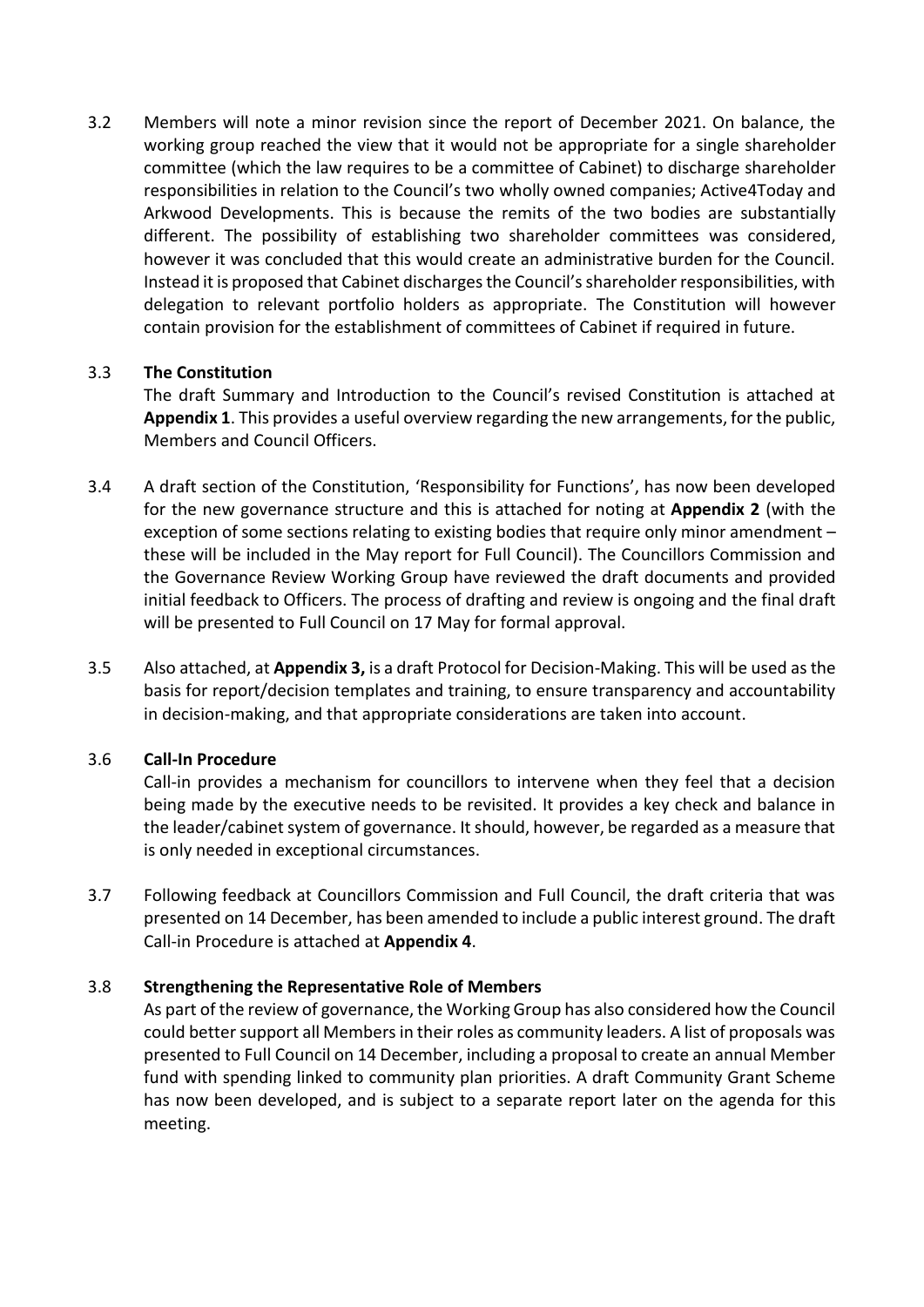# 3.9 **Training**

There will be two all Member training sessions on the new governance system. The first session, to be held on 30 March, will be delivered with the support of the Local Government Association (LGA). This session will include a talk from Councillor Andrew Proctor who is an experienced LGA Peer. The second session, to be held in late April, will build on the first session by going into more detail on the specifics of the new system using case studies to show how the system will operate. This session will be led by the officer working group supporting the transition to the new governance model. Both sessions will held in the evening, and will be recorded and available for members who are unable to attend.

- 3.10 There will be a series of three team development workshops facilitated by the LGA. The officer senior leadership team, Cabinet and Chair and Vice Chair of Policy and Performance Improvement will have respective sessions to build a sense of team and agree informal ways of working. These will be followed by a third session bringing these two groups together to build a single team ethos.
- 3.11 All staff will be informed about the new governance structure via a short instructional video and/or an interactive training tool. This will be released in the lead up to the first Cabinet meeting. Those officers who will regularly report to Portfolio Holders, Cabinet and/or Policy and Performance Improvement Committee will be able to attend a more detailed training session on the new system. There will be several sessions running in April and May delivered by officers from the governance working group. Finally, arrangements will be put in place for new officers, as part of the Council's formal staff induction.

### 3.12 **Next Steps**

Work will now continue to finalise the drafting of the revised Constitution, with input and guidance from the Governance Review Working Party, and the Councillors' Commission. This will include a refresh of meeting procedure rules, and consequential amendments to other sections of the Constitution. The revised Constitution will be presented to Full Council for adoption on 17 May 2022, just prior to the new governance arrangements coming into operation.

# **4.0 Equalities Implications**

4.1 It is essential for the Council to consider equalities in its decision-making. The revised Constitution includes appropriate provision.

# **5.0 Financial Implications (FIN21-22/8472)**

5.1 The previous report to Council on the  $14<sup>th</sup>$  December 2021 approved a one-off budget for £5,000 in order to fund external training. As yet, minimal commitments have been made against this and are not forecast prior to  $31<sup>st</sup>$  March 2022. Any remaining balance of this budget will be carried forward into the 2022/23 financial year to cover associated costs.

### **6.0 Community Plan – Alignment to Objectives**

6.1 The Council's revised governance arrangement align with the Community Plan purpose and values – always looking to improve and innovate, and demonstrating integrity.